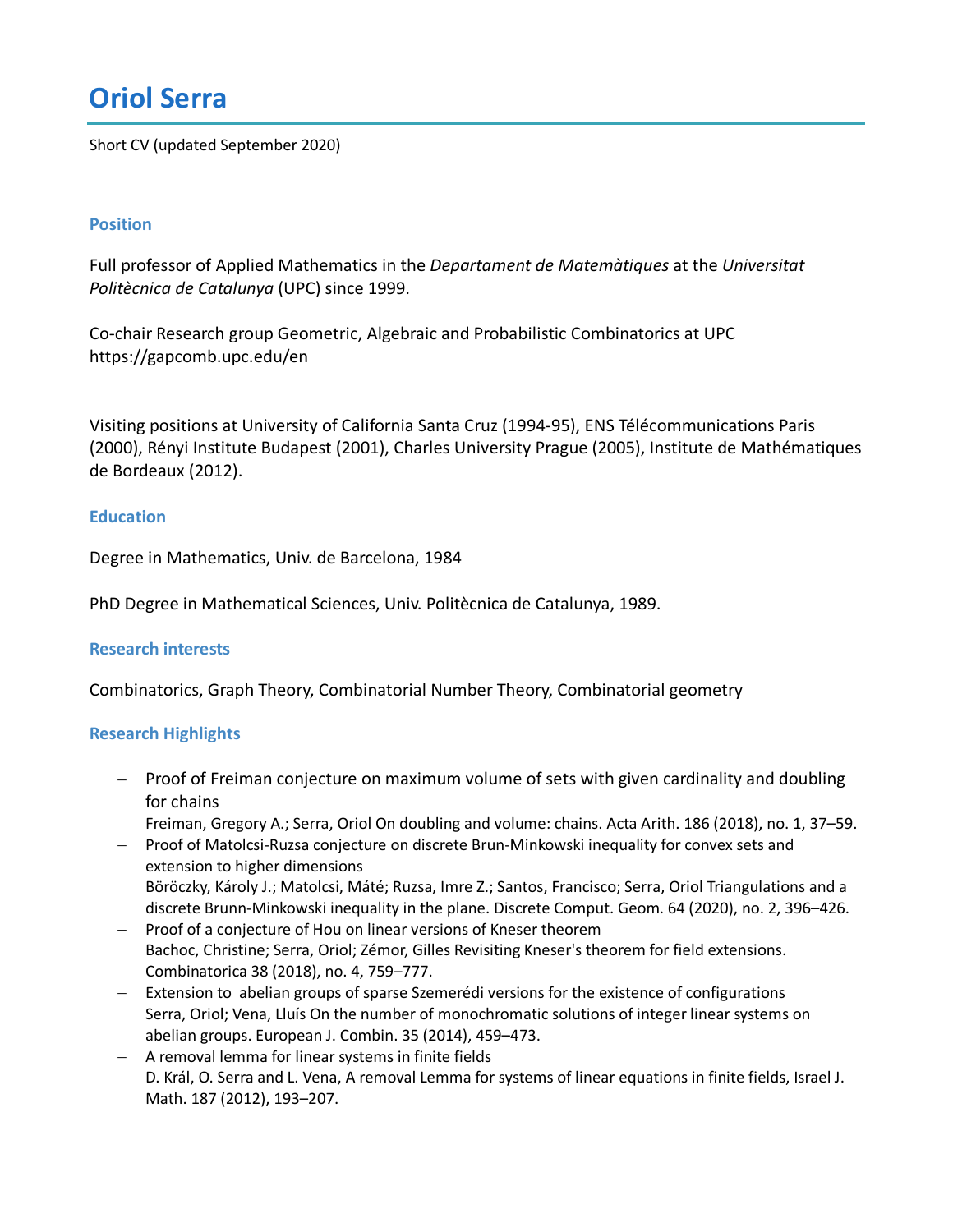## **Publications**

#### **Preprints**

- Anna Lladó, Hamid Mokhtar, Oriol Serra, Sanming Zhou, Distance-constrained labellings of Cartesian products of graphs, arXiv:2006.09690
- Josep Díaz, Öznur Yaşar Diner, Maria Serna, Oriol Serra, On List k-Coloring Convex Bipartite Graphs, arXiv:2002.02729
- Gonzalo Fiz Pontiveros, Simon Griffiths, Matheus Secco, Oriol Serra, Deviation probabilities for arithmetic progressions and other regular discrete structures, arXiv:1910.12835
- Javier Cilleruelo, Oriol Serra, Maximilian Wötzel, Sidon set systems, arXiv:1802.10511

#### **Published Papers (last 5 years)**

- Candela, Pablo; Serra, Oriol; Spiegel, Christoph A step beyond Freiman's theorem for set addition modulo a prime. J. Théor. Nombres Bordeaux 32 (2020), no. 1, 275–289.
- Böröczky, Károly J.; Matolcsi, Máté; Ruzsa, Imre Z.; Santos, Francisco; Serra, Oriol Triangulations and a discrete Brunn-Minkowski inequality in the plane. Discrete Comput. Geom. 64 (2020), no. 2, 396–426.
- Ramaré, Olivier; Srivastav, Priyamvad; Serra, Oriol Product of primes in arithmetic progressions. Int. J. Number Theory 16 (2020), no. 4, 747–766.
- Serra, O.; Vena, L. Extremal families for Kruskal-Katona theorem. Acta Math. Univ. Comenian. 88 (2019),no. 3,1043–1048.
- Fiz Pontiveros, G.; Griffiths, S.; Secco, M.; Serra, O. Deviation probabilities for arithmetic progressions and other regular discrete structures. Acta Math. Univ. Comenian. (N.S.) 88 (2019), no. 3, 679–683.
- Freiman, Gregory A.; Serra, Oriol; Spiegel, Christoph Additive volume of sets contained in few arithmetic progressions. Integers 19 (2019), Paper No. A34, 16 pp.
- Freiman, Gregory A.; Serra, Oriol On doubling and volume: chains. Acta Arith. 186 (2018), no. 1, 37–59.
- Bachoc, Christine; Serra, Oriol; Zémor, Gilles Revisiting Kneser's theorem for field extensions. Combinatorica 38 (2018), no. 4, 759–777.
- Diego, Víctor; Serra, Oriol; Vena, Lluís On a problem by Shapozenko on Johnson graphs. Graphs Combin. 34 (2018), no. 5, 947–964.
- Candela, Pablo; Rué, Juanjo; Serra, Oriol Memorial to Javier Cilleruelo: a problem list. Integers 18 (2018), Paper No. A28, 9 pp.
- Bachoc, Christine; Serra, Oriol; Zémor, Gilles An analogue of Vosper's theorem for extension fields. Math. Proc. Cambridge Philos. Soc. 163 (2017), no. 3, 423–452.
- Rué, Juanjo; Serra, Oriol; Vena, Lluis Counting configuration-free sets in groups. European J. Combin. 66 (2017), 281–307.
- Foucaud, Florent; Perarnau, Guillem; Serra, Oriol Random subgraphs make identification affordable. J. Comb. 8 (2017), no. 1, 57–77.
- Perarnau, Guillem; Serra, Oriol Correlation among runners and some results on the lonely runner conjecture. Electron. J. Combin. 23 (2016), no. 1, Paper 1.50, 22 pp.
- Böröczky, Károly J.; Santos, Francisco; Serra, Oriol On sumsets and convex hull. Discrete Comput. Geom. 52 (2014), no. 4, 705–729.
- Perarnau, G.; Serra, O. On the tree-depth of random graphs. Discrete Appl. Math. 168 (2014), 119–126.
- Montejano, Amanda; Serra, Oriol Counting patterns in colored orthogonal arrays. Discrete Math. 317 (2014), 44–52.
- Serra, Oriol; Vena, Lluís On the number of monochromatic solutions of integer linear systems on abelian groups. European J. Combin. 35 (2014), 459–473.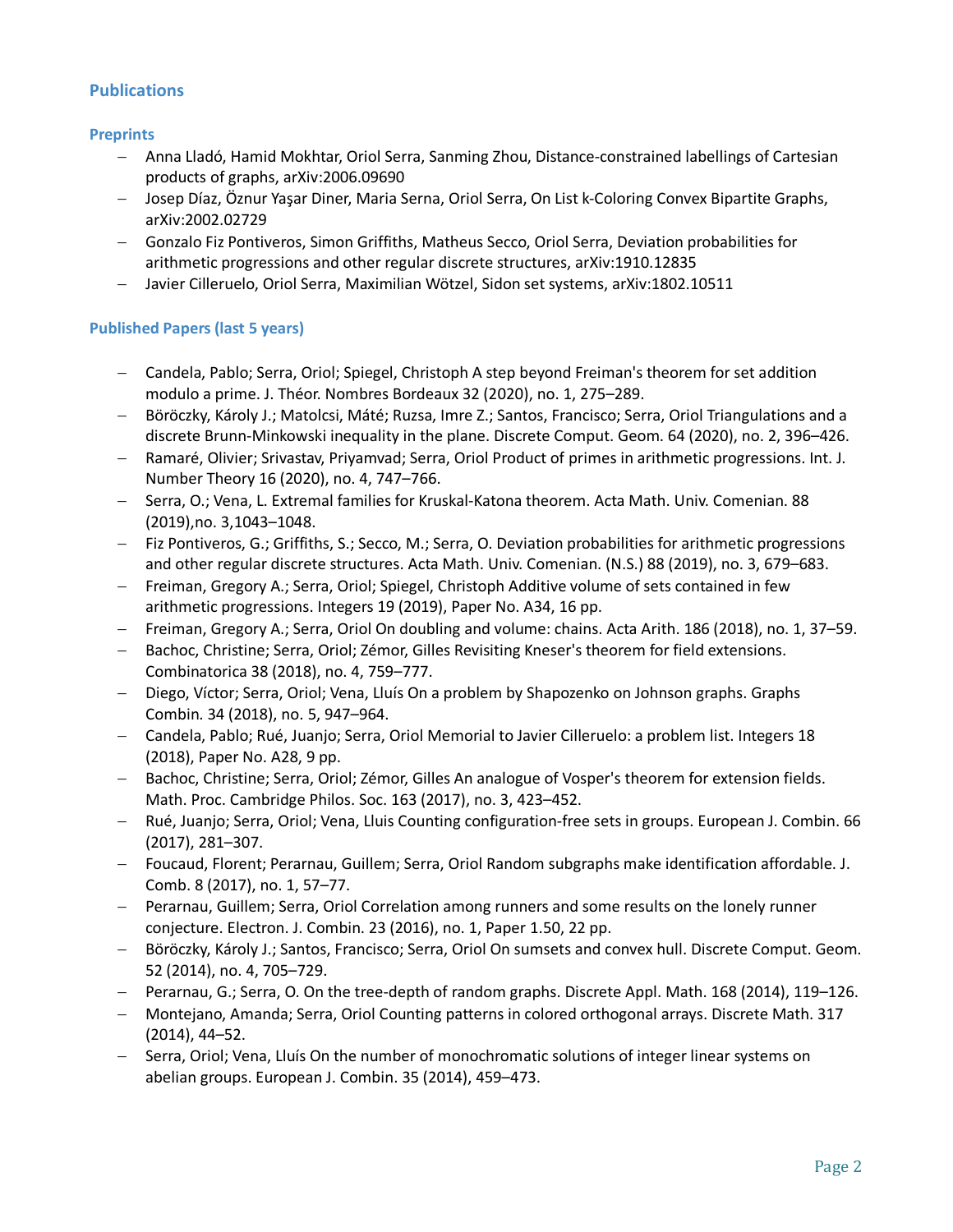#### **Dissemination Papers**

- Oriol Serra, Límits de graphs (Catalan) , Butlletí de la Societat Catalana de Matemàtiques, Vol. 35 (1) 2020
- Marc Noy, Oriol Serra. Perspectives in combinatorics (in Spanish). Boletín del a Real Soceidad Española de Matemáticas 19 (2016)
- Plagne, Alain; Lladó, Anna; Serra, Oriol. Yahya Ould Hamidoune, 1948–2011. (Catalan) SCM Not. No. 32 (2012), 14–17.
- Lugosi, Gábor; Serra, Oriol Endre Szemerédi, 2012 Abel Prize. (Catalan) Butl. Soc. Catalana Mat. 28 (2013), no. 1, 87–115, 118.
- Plagne, Alain; Serra, Oriol; Zémor, Gilles Yahya Ould Hamidoune's mathematical journey: a critical review of his work. European J. Combin. 34 (2013), no. 8, 1207–1222.
- Serra, Oriol. Endre Szemerédi, 2012 Abel Prize. (Catalan) SCM Not. No. 33 (2013), 42–43.
- Serra, Oriol The Brunn-Minkowski inequality. (Catalan) Butl. Soc. Catalana Mat. 26 (2011), no. 2, 185– 220, 223.
- Serra, Oriol. 2006 Fields Medal: Terence Tao. (Catalan) SCM Not. No. 23 (2007), 52–53.
- Serra, Oriol. Andrei Nikolaievich Kolmogorov (1903–1987). (Catalan) SCM Not. No. 19 (2003), 10–12.
- Serra, Oriol Additive problems and Cayley graphs. (Spanish) Gac. R. Soc. Mat. Esp. 4 (2001), no. 3, 639– 648.

## **Conferences, Workshops and Schools**

#### **Chair, PC member or Organizer (last 5 years)**

- EuroComb 2019, European Conference on Combinatorics, Graph Theory and applications, Bratislava. http://eurocomb2019.uniba.sk
- CSASC 2018, Joint meeting of the Czech, Slovak, Austrian, Slovenian and Catalan Mat societies, Bratislava 2018 http://www.math.sk/csasc2018
- The Music of Numbers: a tribute to Javier Cilleruelo, 2017, ICMAT Madrid http://musicofnumbers.kissr.com/
- Random Discrete Structures and Beyond, Barcelona, June 2017 https://bgsmath.cat/event/random-discrete-structures-and-beyond/
- DMD 2018, Discrete Mathematical Days, Sevilla http://congreso.us.es/dmd2018
- CSASC 2016, Joint meeting of the Czech, Slovak, Austrian, Slovenian and Catalan Math. societies, Barcelona http://csasc2016.espais.iec.cat/
- IWONT 2016, International Workshop of Optimal Network Topologies, Tingshua Sanya http://ymsc.tsinghua.edu.cn/sanya/2016/IWONT2016/synopsis\_and\_organizers.aspx
- Gregory Freiman celebration, 2016, Tel Aviv http://www.math.tau.ac.il/~nogaa/FREIMAN/
- DMD 2016, Discrete Mathematical Days, Barcelona http://discretemath.upc.edu/jmda16/
- A conference celebrating 65th birthday of R. Balasubranian, 2015, Chennaihttps://sites.google.com/site/aconferenceinnumbertheory/
- EuroComb 15, European Conference on Combinatorics, Graph Theory and applications, Bergen https://eurocomb2015.w.uib.no/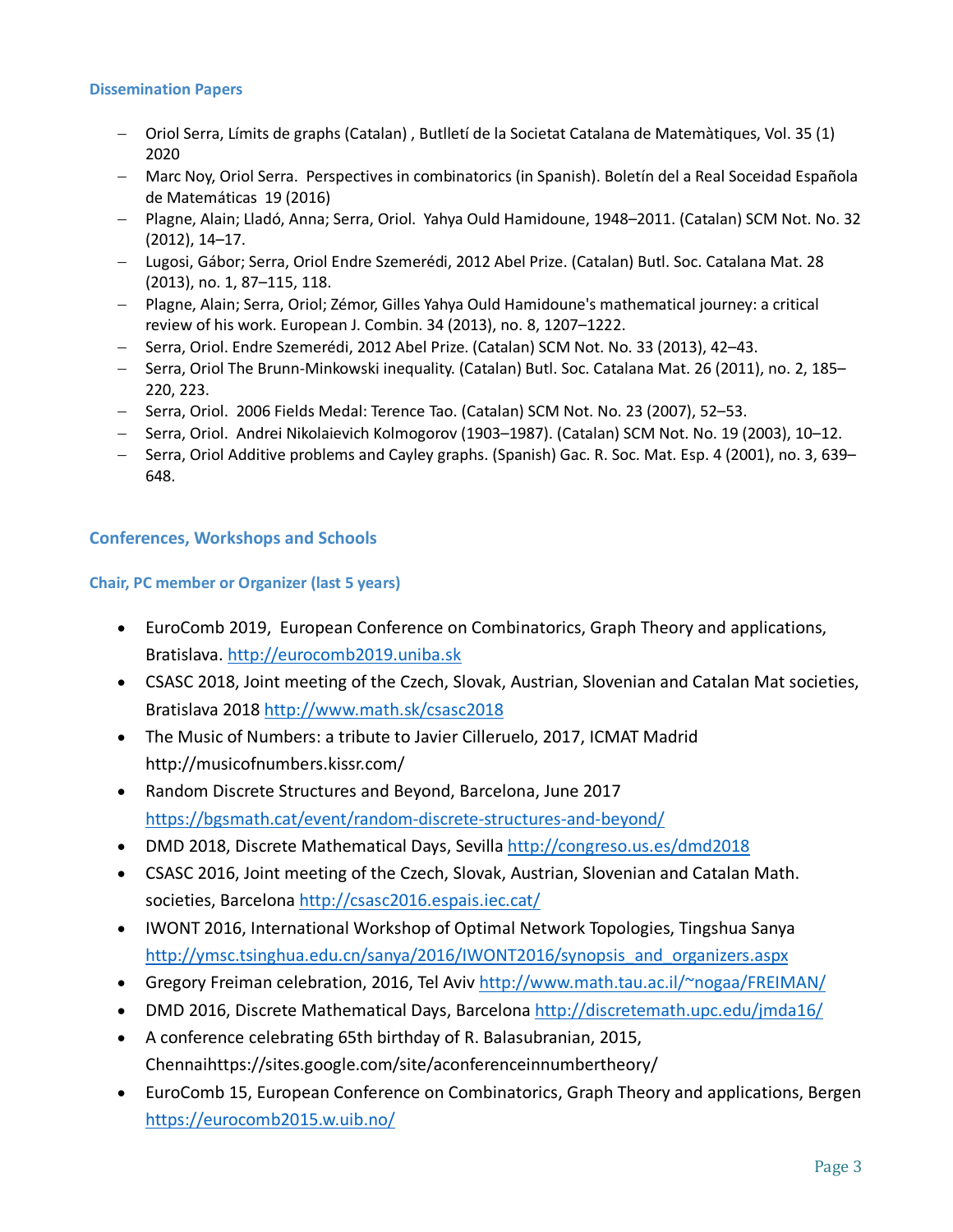- Barcelona Mathematical Days, 2014, Barcelona http://bmd2014.espais.iec.cat/
- JMDA 2014, Jornadas de Matemàtica Discreta y Algorítmica, Tarragona, Spain http://deim.urv.cat/~discrete-math/JMDA2014/
- CIMPA Research School Graph labelings, graph decompositions and Hamiltonian cycles, Vientianne 2014 (Laos)

http://archive.schools.cimpa.info/archivesecoles/20150209150855/index.html/

#### **Invited talks or Lecturer in Schools**

- British Combinatorial Conference, Birmingham, July 2019 https://www.birmingham.ac.uk/research/activity/mathematics/combinatorics-probabilityalgorithms/bcc/bcc-2019.aspx
- DIAMANT Symposium, Eindhoven, April 2019 http://websites.math.leidenuniv.nl/diamant/index.php?pid=symposium1904programme
- 7th Polish Combinatorial conference, Bedlewo, 2018 https://7pcc.tcs.uj.edu.pl/
- 21st International Workshop for Young Mathematicians, Krakow 2018 http://kmsuj.im.uj.edu.pl/workshop/index.php?action=publ
- IRP on Discrete, Combinatorial and Computational Geometry, CRM 2018 http://www.crm.cat/en/Activities/Curs\_2017-2018/Pages/IRP-on-Discrete,-Combinatorial-and-Computational-Geometry.aspx
- Discretaly: A Workshop on Discrete Mathematics, Roma, February 2018 https://sites.google.com/site/discretaly/
- Journées Combinatoire et Algorithmes du Littoral Méditerranéen, Barcelona, 2018 http://www.lirmm.fr/~sau/JCALM-2018-Bcn-Eng
- Interactions with Combinatorics, June 2017, University of Birmingham http://web.mat.bham.ac.uk/A.Treglown//interactionscombinatorics
- Interactions of harmonic analysis, combinatorics and number theory, Barcelona May 2017 https://bgsmath.cat/event/interactions-of-harmonic-analysis-combinatorics-and-numbertheory-2
- Bordeaux Graph Workshop, Bordeaux, November 2016 http://bgw.labri.fr/2016/
- Additive Combinatorics in Bordeaux, Bordeaux, April 2016 https://indico.math.cnrs.fr/event/972/overview
- Cargèse fall school on random graphs, Cargèse (Corsica), September 2015 https://math.unice.fr/~dmitsche/Fallschool/Fallschool.html
- Additive Combinatorics in Marseille 2015, CIRM, September 2015 https://www.cirmmath.fr/Listes/liste\_pre\_verif.php?id\_renc=1107&num\_semaine=0
- Workshop on Algebraic Combinatorics, Tilburg, June 2015 https://workshoponalgebraiccombinatorics2015.weebly.com/
- Bordeaux Graph Workshop 2014, Bordeaux November 2014 http://bgw.labri.fr/2014/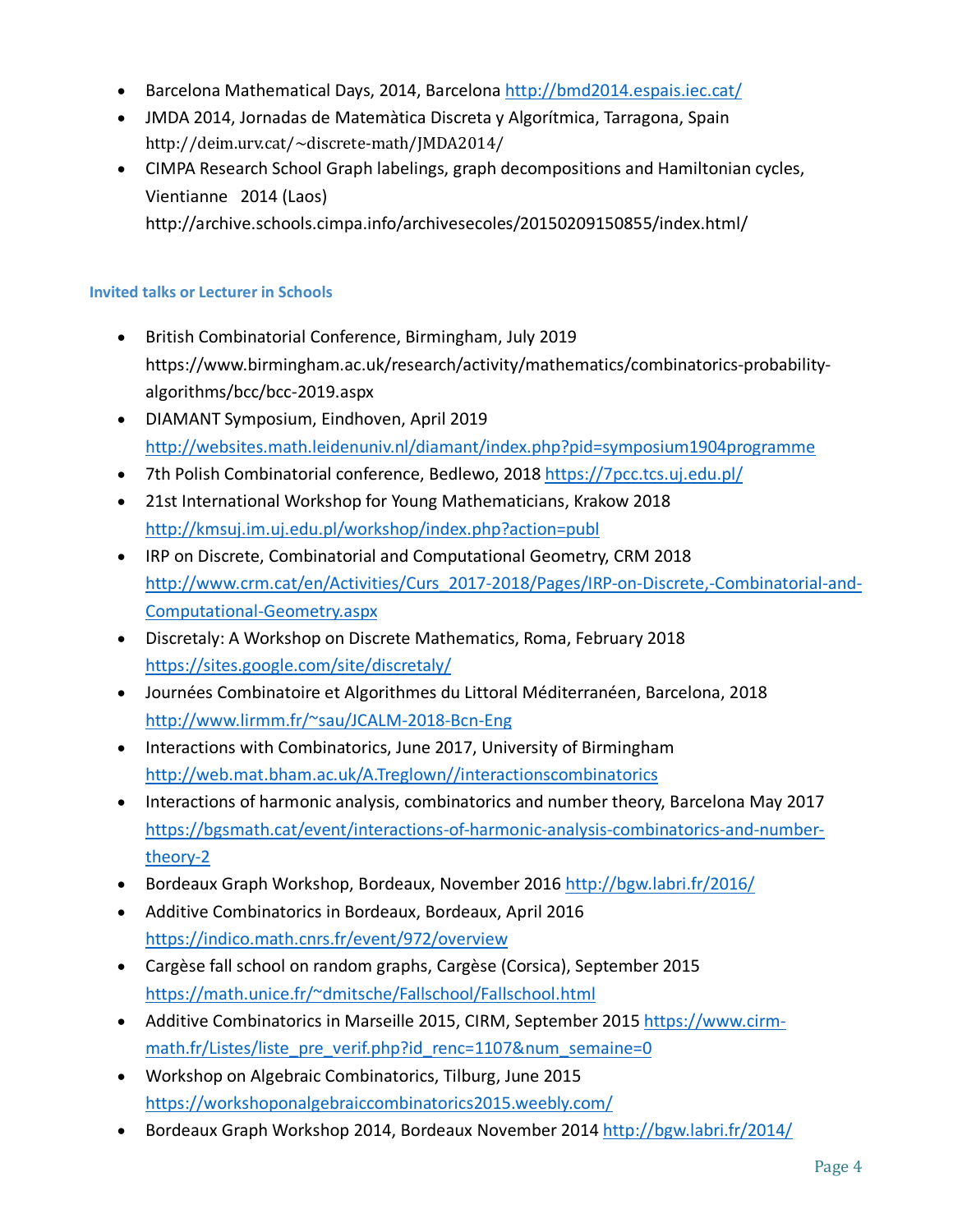- Jornadas de Matemática Discreta y Algorítmica, JMDA2014, Tarragona, July 201 http://deim.urv.cat/~discrete-math/JMDA2014/
- Second Joint International Meeting of the Israel Mathematical Union and the American Mathematical Society, Tel Aviv, June 2014 https://imudotorgdotil.wordpress.com/Meetings/IMUAMS2014/
- Workshop on Diophantine Problems, Graz, May 2014 http://fuchsc.sbg.ac.at/fwf/Graz-Salzburg-Workshop.pdf

# **Editorial Work (Guest Editor or Editorial Board)**

- Oriol Serra, Jozef Siran and Sanming Zhou (Guest editors) IWONT 2016, J. of Interconnection Networks (2017)
- J. Nesetril, O. Serra (Guest Editors) Combinatorics, Graph Theory and Applications, European J. Combin. 66 (2015)
- A. Plagne, O. Serra, G. Zémor (Guest Editors) Dedicated to Yahya O. Hamidoune, Europ. J. Combin. 34 (2013)
- J. Cilleruelo, O. Serra (Guest Editors) Additive Combinatorics, CRM Advanced Course Series, Birkhauser (2010)
- Márquez, Alberto; Nešetřil, Jaroslav; Serra, Oriol, (Guest Editors) Combinatorics, Graph Theory and Applications, European J. Combin. 30 (2009)
- Nešetřil, Jaroslav; Serra, Oriol (Guest Editors) Homomorphisms: structure and highlights, European J. Combin. 29 (2008)
- J. Kratochvil, A. Proskurovsky, O. Serra (Guest Editors) Optimization Problems, Graph Classes and Width Parameters, Discrete Applied Mathematics (2005) Guest editor
- Nešetřil, Jaroslav; Noy, Marc, Serra, Oriol (Guest Editors) Combinatorics, Graph Theory and applications, Discrete Mathematics, Volume 273, Issues 1-3, (2003)
- Butlletí de la Societat Catalana de Matemàtiques, Editor in Chief (2005-2009)
- Integers. Electronic Journal on Combinatorial Thoery, Editorial Board (from 2010)
- Electronic Journal of Graph Theory and Applications, Editorial Board (from 2012)
- Publicacions Matemàtiques, Editorial Board (form 2018)

# **Posts and responsabilities**

Chair of the Department of Mathematics, UPC (2011-2017)

Member of the Scientific Committee of Barcelona Graduate School of Mathematics (2015-2016) Member of the Executive Committee of Barcelona Graduate School of Mathematics (2012-2015) Member of the Council of the European Mathematical society (2012-2017) Vice-Dean of Research, School of Mathematics UPC (2007-2011)